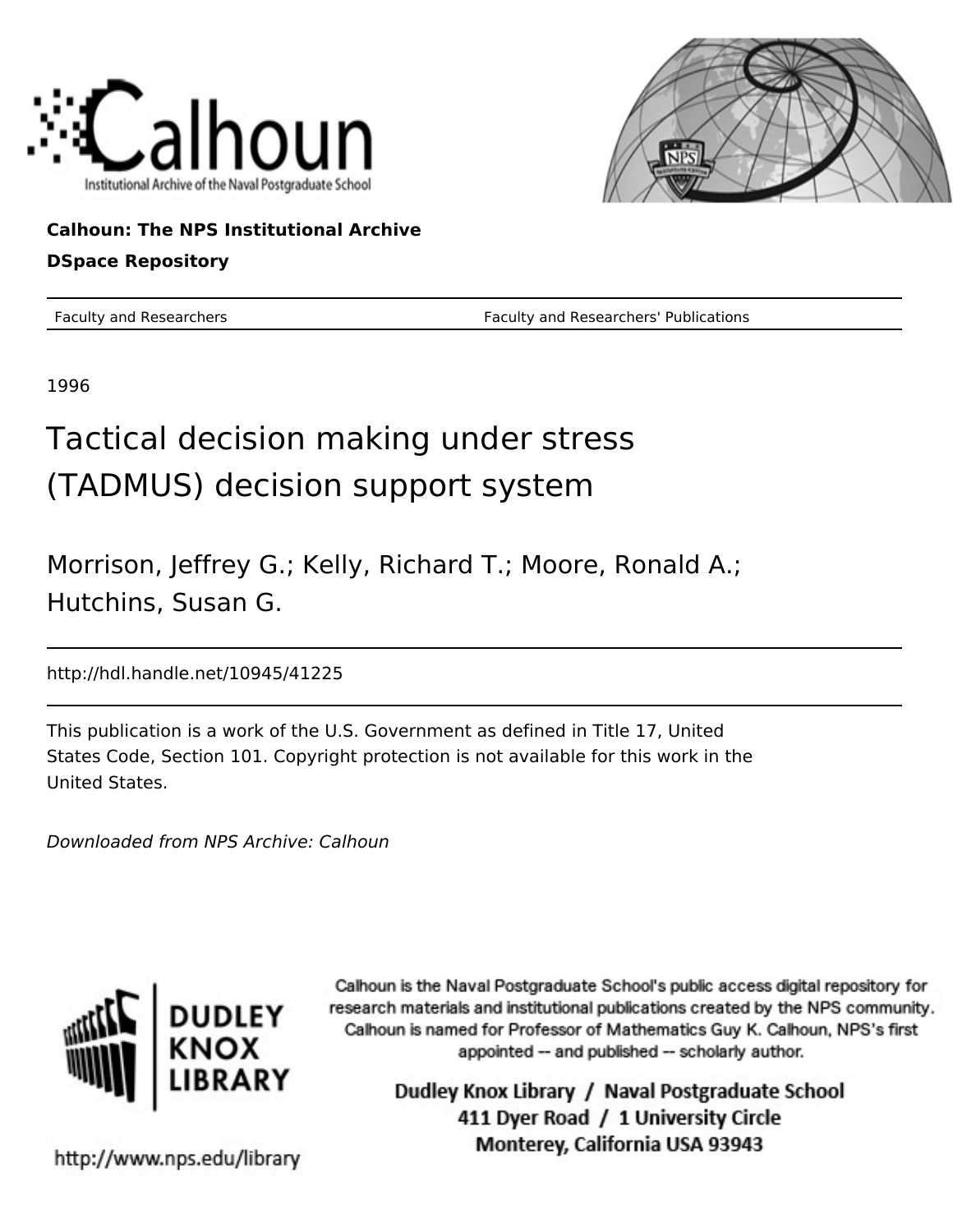## **TACTICAL DECISION MAKING UNDER STRESS (TADMUS) DECISION SUPPORT SYSTEM**

Jeffrey G. Morrison Richard T. Kelly & Ronald A. Moore Susan G. Hutchins NCCOSC RDT&E Division (NRaD) Pacific Science & Engineering Group, Inc. Naval Postgraduate School San Diego, CA San Diego, CA Monterey, CA

A prototype decision support system (DSS) was developed to enhance Navy tactical decision making based on naturalistic decision processes. Displays were developed to support critical decision making tasks through recognition-primed and explanation-based reasoning processes and cognitive analysis of the decision making problems faced by Navy tactical officers in a shipboard Combat Information Center. Baseline testing in high intensity, peace keeping, littoral scenarios indicated that experienced decision makers were not well served by current systems, and their performance revealed periodic loss of situation awareness. A study is described with eight, expert Navy tactical decision making teams that used either their current system alone or in conjunction with the prototype DSS. When the teams had the prototype DSS available, we observed significantly fewer communications to clarify the tactical situation, significantly more critical contacts identified early in the scenario, and a significantly greater number of defensive actions taken against imminent threats. These findings suggest that the prototype DSS enhanced the commanders' awareness of the tactical situation, which in turn contributed to greater confidence, lower workload, and more effective performance.

#### **INTRODUCTION**

For sensor data to be effective, the data they generate must be integrated and organized so that it is useful information to the user. Information must be meaningful, timely, and easily accessible if it is to be useful. Understanding how an operator uses information is complicated by the effects the operational environment may have on the human operators of a system. The U.S. Navy has recognized the criticality of such factors in assuring mission effectiveness and minimizing incidents of blue-on-blue (friendly) or blue-on-white (neutral) engagements. The *Tactical Decision Making Under Stress* (TADMUS) program was initiated in response to one such incident: the accidental shoot down of an Iranian Airbus aircraft by the USS Vincennes in 1986. The congressional investigation of this incident suggested that emotional stress may have played a role in contributing to this incident and the TADMUS program was established to assess how stress might affect decision making and what might be done to minimize those effects.

 Development of a prototype decision support system (DSS) was one thrust of the TADMUS project. The objective of this effort was to evaluate and demonstrate display concepts derived from current cognitive theory with expert decision makers in an appropriate test environment. The focus of the DSS was on enhancing the performance of tactical decision makers (viz., the Commanding Officer (CO) and Tactical Action Officer (TAO) working as a team) for single ship, air defense missions in high density, ambiguous littoral warfare situations. The approach taken in designing the DSS was to analyze the cognitive tasks performed by the decision makers in a shipboard Combat Information Center (CIC) and then to develop a set of display modules to support these tasks based on the underlying decision making processes naturally used by the CO/TAO team.

Cognitive task analyses identified two higher order tasks performed by the CO/TAO team: situation assessment and selection of alternative courses of action (Kaempf, Wolf, & Miller, 1993). The analyses indicated that 87% of the information transactions associated with situation assessment involved feature matching strategies (trying to match the observed events in the scenario to those previously experienced), while 12% of their actions were related to story generation strategies (developing a novel hypothetical explanation to explain the observed events). With regard to selecting courses

**Approved for public release; distribution is unlimited.**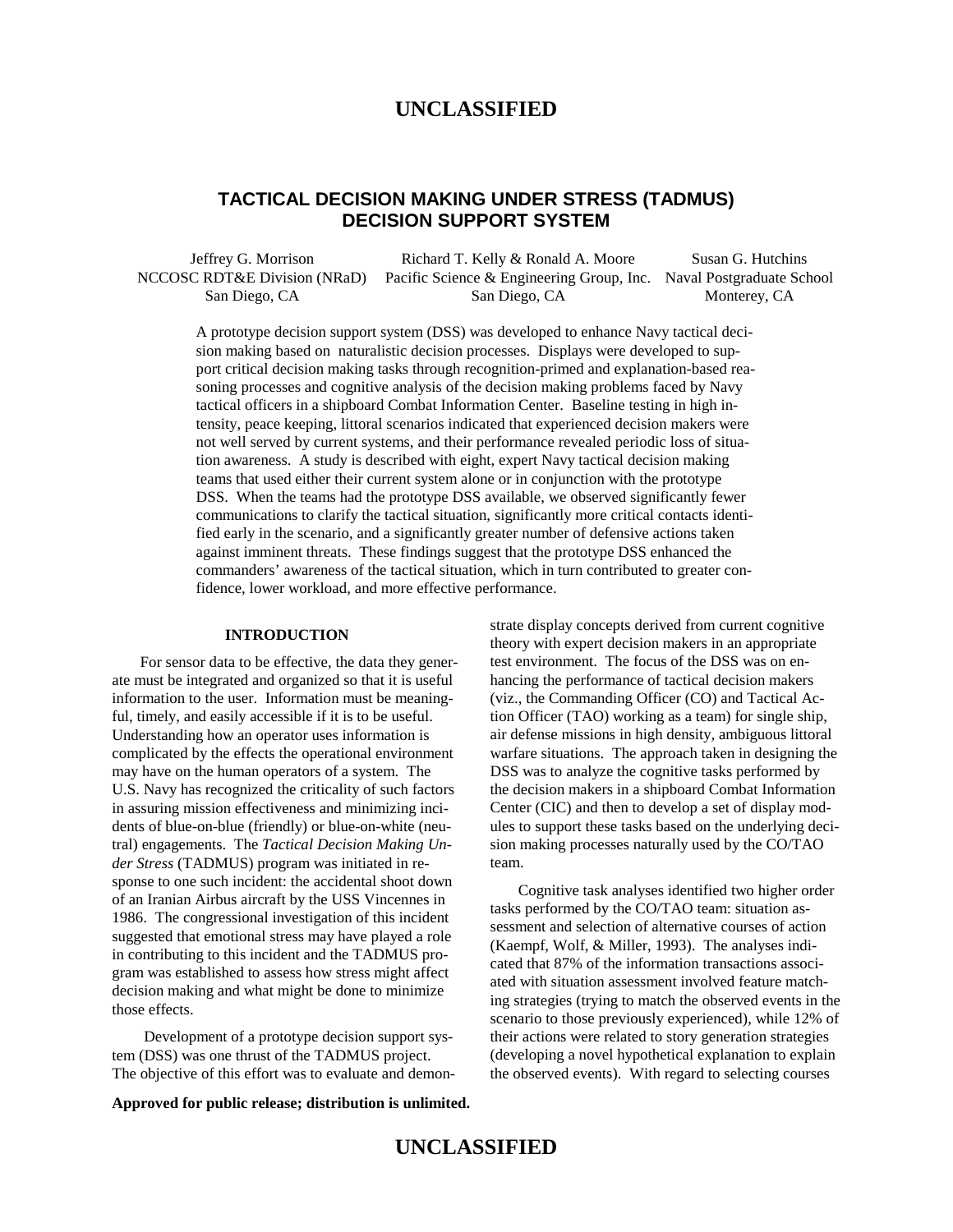

of action, command level decision makers relied almost exclusively on recognition of applicable tactics based on rules of engagement (94%), while much more rarely developed a general selection strategy extrapolated from previous experience (6% of actions selected).

.Baseline tests in representative littoral scenarios corroborated these analyses (Hutchins & Kowalski, 1993; Hutchins, Morrison, & Kelly, 1996). The communications analysis indicated a predominance of feature matching strategies in assessing the situation typically followed by the selection among preplanned response sets (tactics) that were considered to fit the situation. These tests also suggested that experienced decision makers were not particularly well served by current systems in demanding missions. Teams exhibited periodic losses of situation awareness, often linked with limitations in human memory and shared attention capacity. Environmental stressors such as time compression and highly ambiguous information increased decision biases, e.g. confirmation bias, hypervigilance, task fixation, etc. Problems associated with short term memory limitations included: (a) mixing up track numbers (track being recalled as 7003 vs. 7033) and forgetting track numbers; (b) mixing up track kinematic data (track recalled as descending vs. ascending in altitude, closing vs. opening in range, etc.) and forgetting track kinematic data; and (c) associating past track related events/actions with the wrong track and associating completed own-ship actions with the wrong track. Problems related to decision biases included: (a) carrying initial threat assessment throughout the scenario regardless of new information (framing error) and (b) assessing a track based on information other than that associated with the track, e.g., old intelligence data, assessments of similar tracks, outcomes of unrelated events, past decision maker experiences, etc. (e.g. confirmation bias).

#### **DECISION SUPPORT SYSTEM DESIGN**

In effect, the CO and TAO decision makers were behaving in a manner consistent with those predicted by "naturalistic" decision making theory (Klein, 1993). Therefore, this theory became central to the design of a human-computer interface to improve tactical decision making. A prototype DSS was developed with the objectives of: (1) minimizing the mismatches between cognitive processes and the data available in the CIC to facilitate decision making; (2) mitigating the shortcomings of current CIC displays in imposing high information processing demands and exceeding the limitations of human memory; and (3) transferring the data in the current CIC from numeric to graphical representations wherever appropriate. It was determined that the DSS should not filter or extensively process data; i.e., it should support rather than aid (automate) decision making and leave as much decision making with the decision makers as possible. The design goal of the DSS was to take the data that are already available in the system and present it as meaningful information where, when, and in the form it was needed relative to the decision making tasks being performed.

The DSS was designed expressly for the evaluation of display elements to support feature matching, story generation (viz., Explanation-Based Reasoning (EBR)), and Recognition-Primed Decision making (RPD) with the goal of reducing errors, reducing workload, and improving adherence to rules of engagement. The design was significantly influenced by inputs from subject matter experts to ensure its validity and usefulness for the operational community. It is implemented on a personal computer which may operate independent of, synchronized with, or linked to a scenario driver simulation.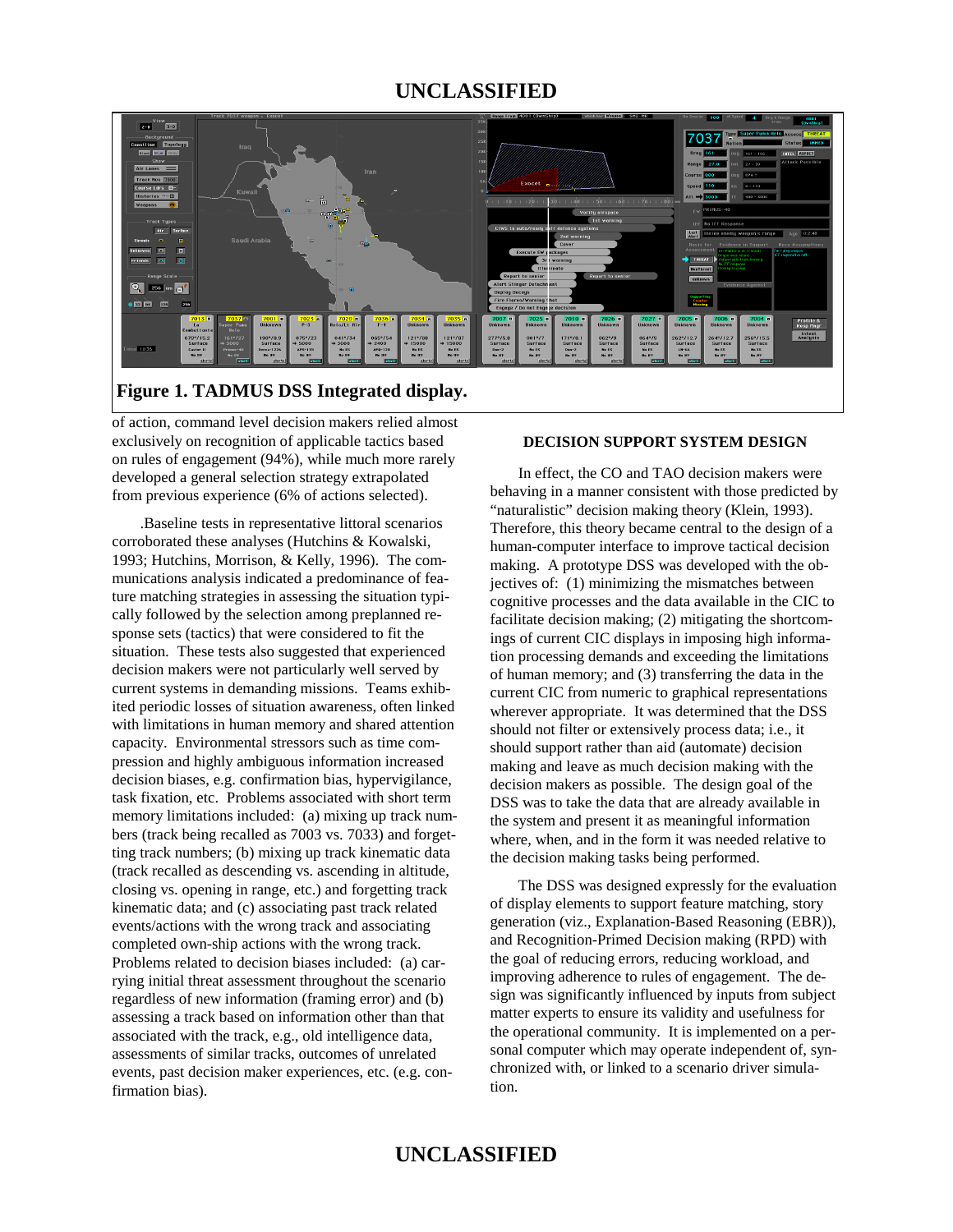Figure 1 shows the current DSS-2 prototype display. The DSS-2 is a composite of several display modules, which are arranged in a tiled format so that no significant data are obscured by overlapping windows. The DSS-2 is implemented with two 1024x768 CRT / touch screen displays. The display features an integrated geo-plot and a variety of modules designed to solve specific decision making problems encountered by the tactical decision maker. These modules will be described below as an illustration of how the information requirements of tactical decision making tasks were mapped with cognitive processes described in naturalistic decision making theory.



**Figure 2. Geo-plot with desaturated map, variable coded symbology.**

#### *Geo-plot.*

The left side of the display uses variable-coded NTDS symbology (Osga, et al., ????) to represent the position of air, surface, and sub-surface tracks over a geographic region. The module is intended to be the primary focus of decision makers and is designed for quick decision making associated with situation awareness. Symbols are color and shape coded to indicate track identification and threat evaluation, and may be toggled between NTDS symbols and track numbers. Track numbers are the "language" of the CIC and allow rapid location of various tracks. Conceptually, the map consists of several layers which may be altered to suit particular mission requirements. Shown is a desaturated map (Osga, et al., ????) which provides sufficient spatial reference for most tasks while minimizing screen clutter and color for most decision making problems. For strike or search and rescue missions, a topographical map may be overlaid. In addition, overlays for infrastructure (highways, population densities, power grids, etc.) may be added when necessary. The use of a 2 dimensional representation ensures tracks can be located quickly with precision. An optional 3dimensional display may be optionally displayed when appropriate for assessing general spatial relations. Controls for altering the geo-plot are arranged along the left edge of the module. In addition to selecting map layers, scaling, and panning controls, the decision maker may supplement the display with velocity leaders to show the relative speed of all the tracks, with course histories which show a track's path over time relative to landmarks, with air corridors, and with other tracks. Weapon threat envelopes may be displayed for potential threat tracks along with own ship to rapidly assess the criticality of a threat.



**Figure 3. Sample Mini-CRO**

#### *Multi-CRO Access Panel*

Across the bottom of the displays is a series of buttons for quick access to highest priority tracks. The buttons serve as miniature character read outs (Mini-CROs) displaying critical identification and kinematic information about the track and allowing the status of the most critical tracks to be monitored without any additional interaction with the system. The buttons are arranged by a fairly simple algorithm from highest priority on the left to lowest on the right. As situations evolve, the movement of the buttons quickly draws attention to the changes, which helps preclude attention fixation to a single track or task when the decision maker is under stress.

Inside each track button is an alert button which is cyan colored when a new alert has occurred since that track was last accessed by the decision maker, and gray when there are no new alerts. Pressing and holding the alert button generates a pop-up window to display a chronological list of alerts that have occurred for the selected track. Track age is shown rather than the time at which they occurred (as is the case with current systems) because decision makers are interested in how old the alert is rather than when it occurred.

#### *Track Profile*

The track profile module complements the geo-plot by showing a horizontal display of track altitude and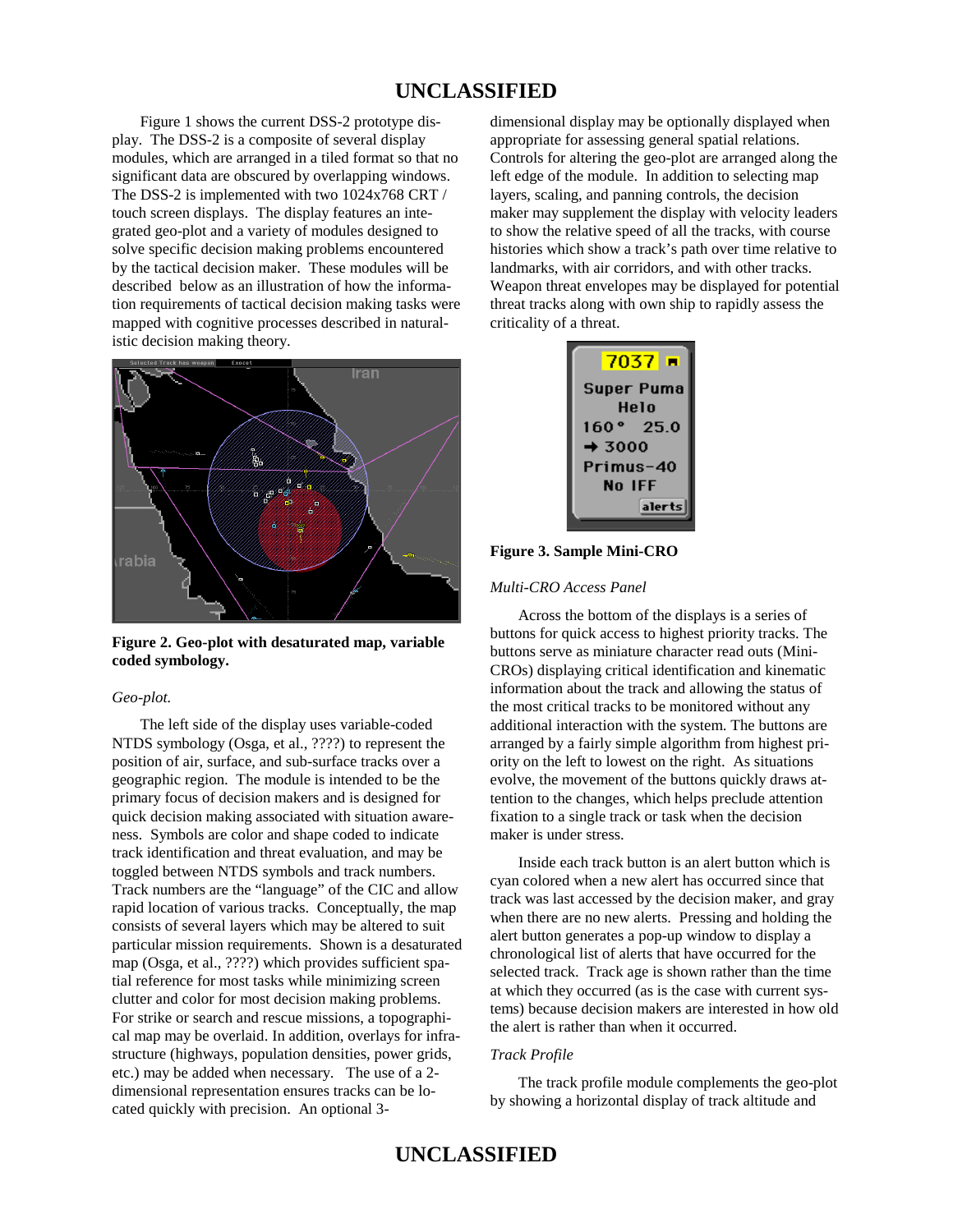range from own ship. Information requirements addressed by this module include the need to: (1) see where the track is now, (2) what the track has been doing over time, (3) recognize whether the track can shoot you, and (4) recognize whether you could shoot the track - all at a glance. An important aspect of this display is that it shows a historical plot of what the target



**Figure 4. Track Profile with Aspect inset.**

has done in space and time (the history is replayed each time the target is selected). This greatly reduces the short term memory requirements on the CO and TAO in interpreting the significance of the selected target and inferring intent. This historical dimension of the display allows the decision maker to see what the track has done and primes his recognition of a template for likely mission profiles which would account for the actions a track has taken. In addition, the profiles show own-ship weapon and target threat envelopes displayed in terms of range and altitude so that the decision maker can visualize and compare mental models (templates) as he considers possible track intentions and own ship options. To further facilitate these evalutation, the track profile incorporates two pull-down lists. The "perspective picker" allows the decision maker to jump to other friendly (joint / coalition) forces in the area so as to assess the possibility that other assets are the target of interest to a potentially hostile track, and to assess whether those friendly units could assist in engaging a prospective threat. When an alternative perspective is chosen, all modules in the display reflect the perspective and capabilities of the chosen asset. The second pull down list is a "weapons picker" that further elaborates on capabilities and limitations of own ship and other friendly units showing how different weapons could be used against the selected track. In the event that a weapon system goes off-line, such information would automatically be reflected in the weapons displayed in the pull-down list. These capabilities are expected to play a significant role in Joint and Coalition operations.

Embedded within the track profile is an inset widow which shows own ship heading relative to the selected track. The display quickly shows radar cross section and weapons cut outs for assessing whether own ship should be maneuvered to optimize these parameters.

#### *Response Manager*

The response manager is located immediately below the track profile and is tied to it via a line indicating the target's current distance from own ship. It represents a Gantt chart type display showing a template of pre-planned actions and the optimal windows in which to perform them. The display serves as a graphical embodiment of battle orders and doctrine, and shows which actions have been taken with regard to the selected track. The display is intended to support RPD and serves the need to: (1) recall the relevant tactics and strategies for the type of target being assessed, (2) recognize which actions need to be taken with the target and when they should be taken, and (3) remember which actions have been taken and have yet to be taken for the selected target.



**Figure 5. Response Manager.**

#### *Track Summary*

The track summary module, located in the top-right corner of the display provides a more detailed summary of current and historical data for the currently selected track and represents and enhanced CRO. The display provides a quick-look at the tracks kinematics as well as ancillary data such as available intelligence, electronic warfare (EW) and Identification-Friend-or-Foe (IFF). Current information is shown as a cyan color, while historical or supplementary data is grayed-out. Kinematics, (quantitative data), are read down from the track number while track ID (verbal data) is read across. Embedded within all CROs is unique feature of the DSS - an altitude trend arrow which shows increasing, constant or decreasing altitude. This is a critical feature of assessing threat intent which must be inferred by the tactical decision maker using conventional systems. There is a large pop-up window which may be accessed to provide a larger view of (possibly) more detailed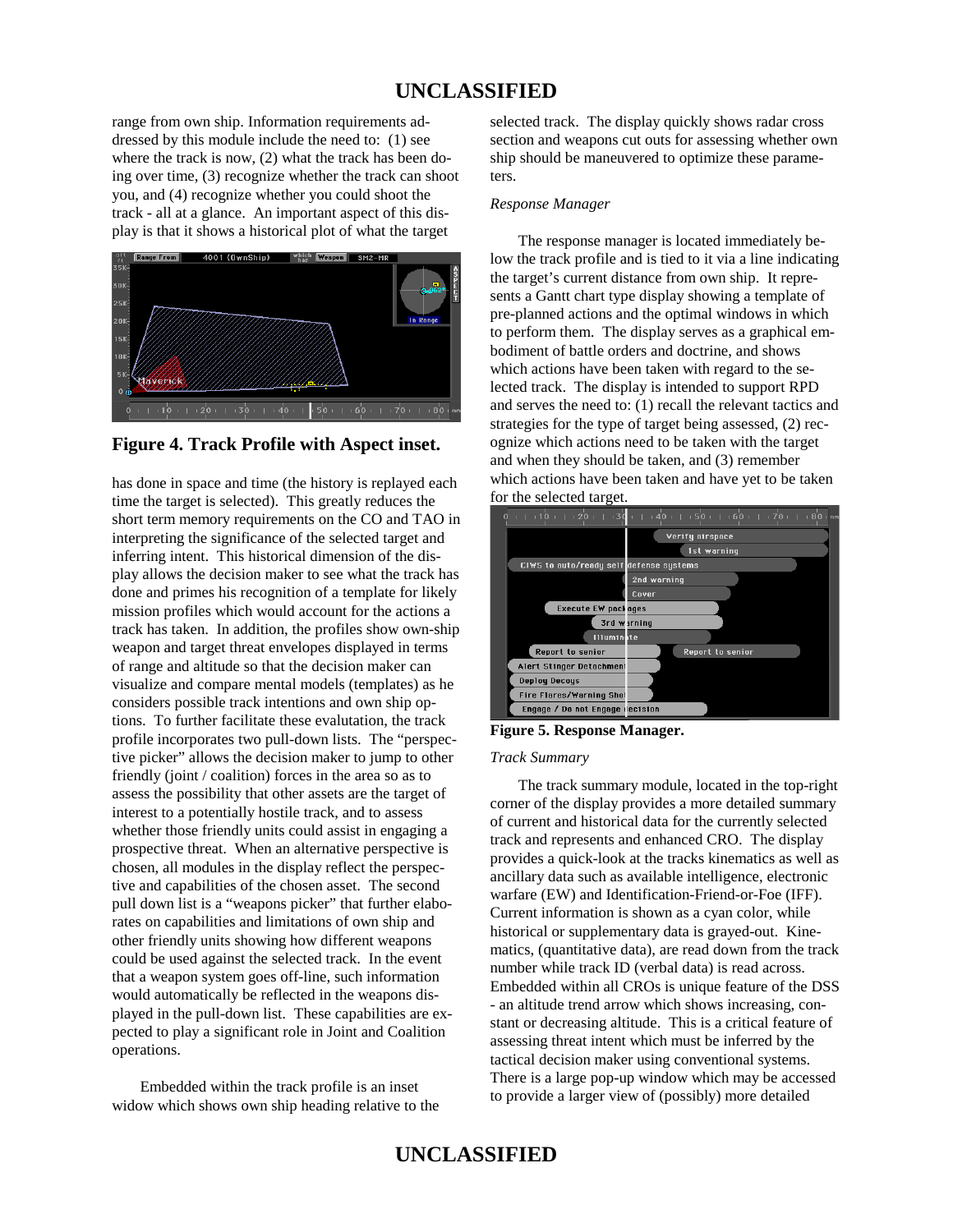alerts. This module is expected to be used when more detailed information is required for EBR.

| Super Puma Helo Assess<br><b>THREAT</b><br>Type<br>7037<br><b>Status</b><br><b>IMMED</b><br><b>Nation</b> |                                         |                               |                        |
|-----------------------------------------------------------------------------------------------------------|-----------------------------------------|-------------------------------|------------------------|
| <b>Bearing</b>                                                                                            | 162°                                    | $162^{\circ}$ - $166^{\circ}$ | Intel                  |
| Range<br>(nm)                                                                                             | 29.0                                    | <b>CPA</b><br>9<br>nm         | <b>Attack Possible</b> |
| Course                                                                                                    | 000°                                    | Steady                        |                        |
| <b>Speed</b><br>(knots)                                                                                   | 110 km                                  | $0 - 110$<br>kn               |                        |
| Alt i<br>(f <sub>t</sub> )                                                                                | 3000 ft                                 | $400 - 3000$<br>ft            |                        |
| EW.                                                                                                       | Primus-40                               |                               |                        |
| <b>IFF</b>                                                                                                | <b>No IFF Response</b>                  |                               |                        |
| Last<br>Alert                                                                                             | Inside 35 nm ROE limit<br>0:3:30<br>Age |                               |                        |

**Figure 6. Track Summary**.





**Figure 7. Basis for Assessment.**

The basis for assessment module was explicitly designed to support EBR by providing a detailed list of evidence for and against the current assessment of the selected track. It also presents unknown information and implicit assumptions being made in accepting the assessment of potential threat, non-threat or unknown. This module supports EBR (story generation) by allowing the decision maker to explore alternative hypotheses and to see how the available data does or does not support them. The basis for assessment module presents the underlying data used to generate the DSS's threat assessment for the displayed track. The display was designed to present the relevant data necessary for a commander to consider and evaluate all likely explanations for what a target may be, and what it may be doing (i.e., assess "intents") through the generation of alternative stories to explain the available and missing data regarding the target in question. The display is also intended to highlight data discrepant with a given hypothesis in order to minimize confirmation and framing biases. Assumptions listed are those necessary to "buy into" the selected assessment. Further, the assumptions are intended to prompt the decision maker to consider ways to resolve ambiguity. For instance, in order to assess a track as a threat, it may be necessary to assume that the track is carrying a weapon. The decision maker could then use organic assets such as friendly aircraft in the vicinity to fly out to the track to assess whether this is in fact the case. As a result, the basis for assessment module is expected to be particularly effective in helping sort out and avoid "Blue-on-Blue" and "Blue-on-White" engagements.

#### DSS EVALUATION EXPERIMENT

The ultimate goal of any display design is to positively impact the performance of the person-machine system of which it is a part. Therefore, a study was performed to examine how the DSS impacted the decision making of COs and TAOs relative to performance in a traditional CIC in a medium-fidelity simulation. Although the contributions of individual display modules could not be assessed objectively due to resource limitations, overall effects of the DSS on decision performance were examined in terms of a variety of performance criteria<sup>1</sup>.

As we have discussed, there is substantial evidence that experienced tactical decision makers employ feature matching and. to a lesser degree, story generation strategies. Moreover, various errors observed during tactical scenarios and exercises have been linked with basic cognitive limitations (memory, attention, etc.). To build on the naturalistic decision strategies that experienced COs and TAOs use and to help overcome their cognitive limitations, a series of decision support modules were developed. Since these decision support modules were developed with a user-centered design perspective, we expected that they would be effective in reducing decision maker errors. Also, we expected that COs and TAOs would consider these modules to be useful and easy to use, since they were consistent with

<sup>1</sup> The results reported here are for an earlier version of the DSS, similar but not identical to the one described above. The tested DSS did not feature an integrated geo-plot (but relied on the geo-plot currently in tactical systems and the DEFTT simulator). The tested DSS had a "comparison to norms module" which provided color-coded squares to show how well a set of critical parameters for the selected track fit a template for known threats and support pattern matching. This module was not well liked or used as had been intended and was, therefore, dropped from the DSS-2. The DSS-2 is a refined version of the one tested, and it was refined based on the results of this study. The DSS-2 is being tested as this paper is written.

 $\overline{a}$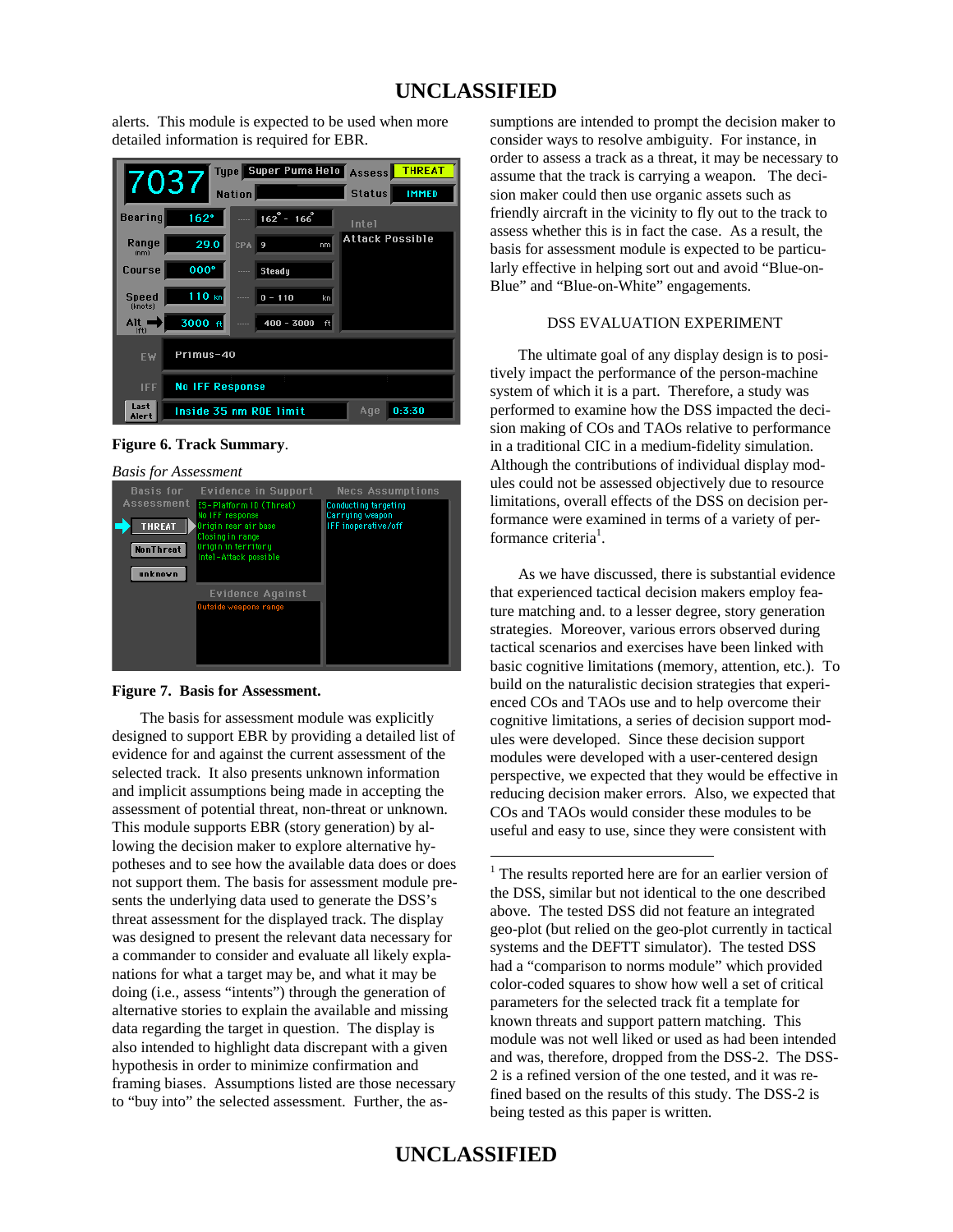the strategies that they use in processing information and making decisions.

Despite these expectations, empirical tests are necessary to determine whether the DSS was indeed helpful to tactical decision makers. Therefore, a study was performed to examine how the DSS impacted the decision making of COs and TAOs relative to performance in a traditional CIC in a medium-fidelity simulation. Although the contributions of individual display modules could not be assessed objectively due to resource limitations, overall effects of the DSS on decision performance were examined in terms of a variety of performance criteria.

#### *Method*

Eight expert Navy tactical decision making teams (with emphasis on the CO and TAO) used either their current display systems alone or in conjunction with the prototype DSS at NRaD's *Decision Evaluation Facility for Tactical Teams* (DEFTT) CIC simulator. A withinsubject factorial design was employed across four test scenarios such that each team performed two scenarios with the DSS and two scenarios without it. Scenarios were constructed to simulate peace keeping missions with a very high number of targets to be dealt with in a short period of time (i.e. were time compressed), and with a significant number of highly ambiguous tracks regarding assessment and intent. Subjects were given appropriate geo-political and intelligence briefings prior to each test run. The order of the scenarios and DSS conditions was counterbalanced using a Latin Square. Criterion-referenced training with the baseline DEFTT display system and with the DSS was provided, and two practice scenarios were run prior to beginning the test session. In addition to collecting objective data on tactical actions, display usage, control inputs, and voice communications, subjective assessments (via questionnaires and a structured interview) were solicited from each CO and TAO at the conclusion of the test session.

#### *Results*

Several classes of research questions were examined as part of this study. These concern DSS utility, situation awareness, team communications, and DSS usability.

#### *DSS Utility*

If COs and TAOs considered the DSS to be useful for tactical decision making, we would expect them to make use of it during the test scenarios when it was available. Similarly, we would expect them to report

that the information provided by it was useful for their decision processes.

At 1 min. intervals throughout the test scenarios, subject matter experts recorded whether or not the COs and TAOs were attending to the DSS. On the average, participants were observed to be attending to the DSS at 66% of the time samples. In many cases, it was possible to determine to which module(s) they were attending, and these data are shown in Figure 8. It can be seen that the COs tended to use the DSS somewhat more than the TAOs, particularly for purposes of maintaining awareness of individual track's behavior, responses completed and pending, and the relative priority of active tracks. TAOs, on the other hand, tended to spend more of their time using the DSS to acquire quantitative track status and sensor data. Both COs and TAOs tended to use the upper half of the DSS (i.e., Track Summary, Track Profile, and Response Manager modules) most often. Self-reports of module usage from the participants corroborate these findings.





Note: TS = Track Summary, TP = Track Profile, RM  $=$  Response Manager,  $BA =$ Basis for Assessment, CN  $=$  Comparison to Norms, TL  $=$  Track Priority List, AL  $=$  Alerts List.

At the completion of the test session, participants were asked to complete a questionnaire that called for a variety of ratings of the DSS. Figure 9 shows the average ratings (on a 7-point scale) of how useful the COs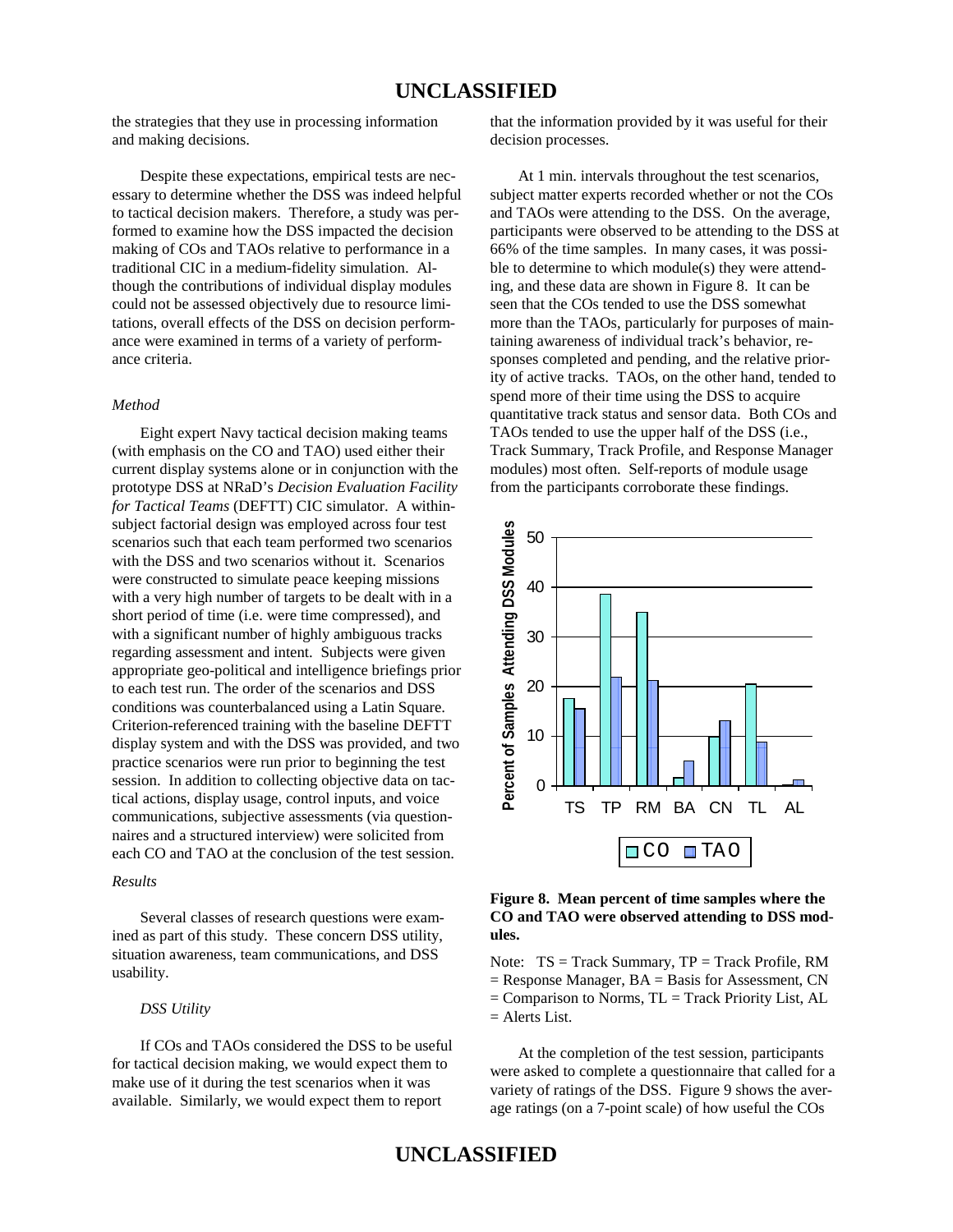and TAOs felt the information provided in the DSS modules was. Ratings indicate that most modules were considered to be quite useful for tactical decision making, particularly those parts of the DSS designed to support quick decision making. COs and TAOs noted that these modules enabled them to extract key information rapidly and to visualize track behavior easily. Participants considered that the DSS overall offered high utility (average rating = 5.97 of 7-points) for tactical decision making in littoral warfare situations.



#### **Figure 9. Mean rating of the usefulness of DSS modules**.

Note: TS = Track Summary, TP = Track Profile, RM  $=$  Response Manager,  $BA = Basis$  for Assessment, CN  $=$  Comparison to Norms,  $TL =$  Track Priority List, AL  $=$  Alerts List.

Feedback from the expert CO/TAO teams who participated in this experiment indicated that the DSS provided them an excellent summary of the overall tactical situation as well as of key data for individual tracks. In particular, COs and TAOs considered that both the Track Profile and the Basis for Assessment modules provided important information not readily available in present day systems. Since the Track Profile module supported feature matching, which is the most commonly used decision strategy, its high rating was anticipated. Yet, when the track data are conflicting or ambiguous and when the decision maker has time available, the Basis for Assessment module was rated as helping substantially. Note that by encouraging decision makers to consider the full range of available evidence along with various explanations for it, this module reduces the likelihood of mistakenly engaging friendly or neutral tracks, and was rated highly with regard to avoiding Blue-on-Blue and Blue-on-White engagements.

#### *Situation Awareness*

Awareness of the tactical situation was examined via several performance measures. Specifically, it was predicted that if the CO/TAO team was more aware of the tactical situation in a peace-keeping mission, they would:

- identify the critical contacts earlier and more accurately;
- take more of the defensive tactical actions required by the rules of engagement earlier, and more of the provocative (offensive) actions later; and
- ask fewer questions to clarify previously reported track data and the relative locations of tracks.



**Figure 10. Percent of critical contacts reported as tracks of interest.**

Critical contacts*.* During the scenario runs, the CO/TAO team was probed at prespecified times to identify the tracks that were considered to be of greatest tactical interest at that time. Their responses were contrasted with those of an independent group of five subject matter experts. As shown in Figure 10, significantly more of the critical contacts were identified when the DSS was available. Significant differences  $(p < .05)$ were noted at both the early and mid-scenario probes; performance was comparable at the late probe, however. Late in the scenario the critical tracks may become more obvious even without the DSS. Neverthe-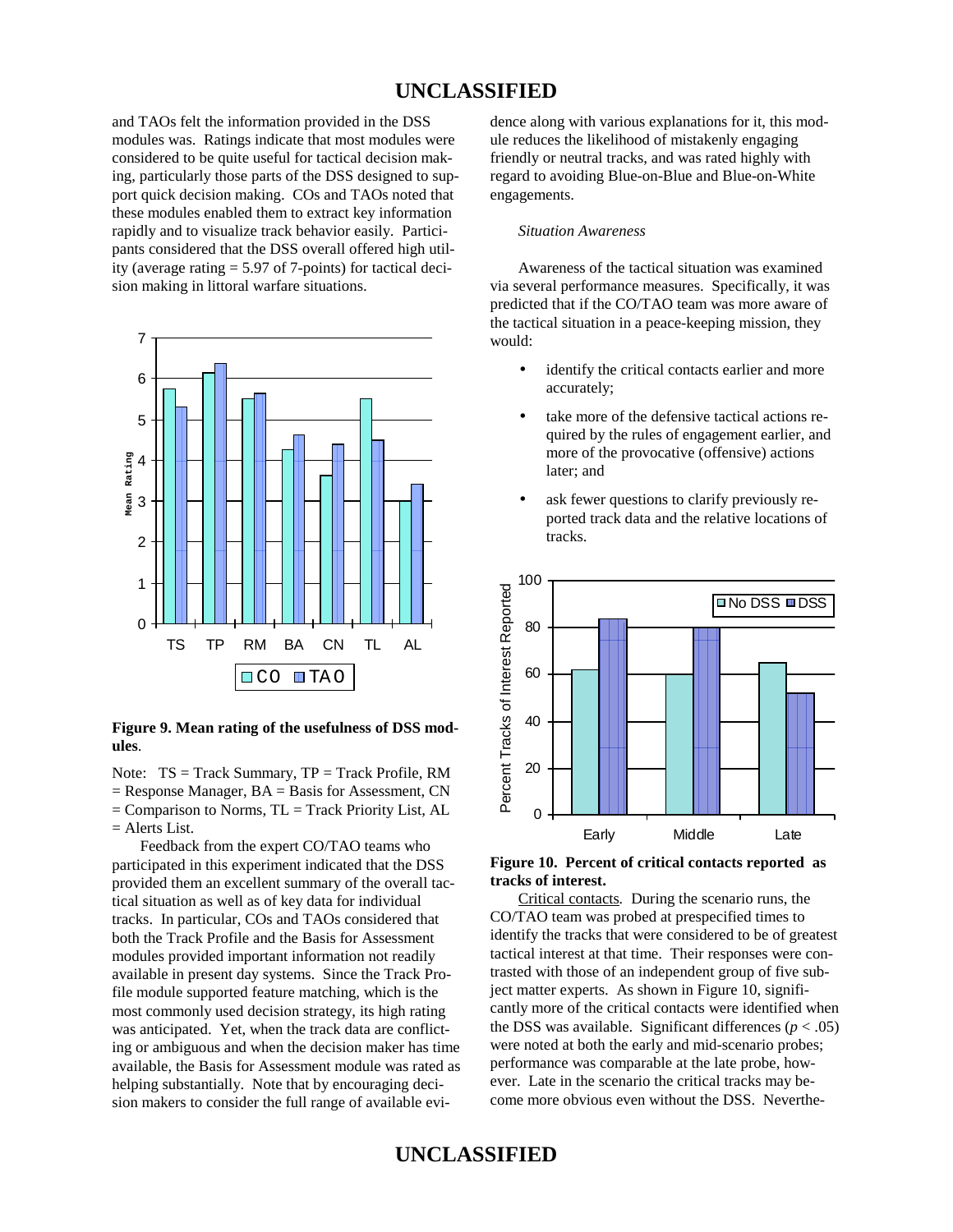less, earlier recognition of critical tracks earlier in the scenario affords decision makers a broader array of response options and permits more effective coordination of response actions.



**Figure 11. Team performance of tactical actions required by the rules of engagement.**

Tactical actions*.* Using the rules of engagement as a benchmark for decision performance in the scenarios, a group of subject matter experts assessed whether the CO/TAO teams warned and/or illuminated threat tracks at specified times and took appropriate defensive actions. A modified form of the Anti-Air Warfare Team Performance Index (ATPI) was used for scoring tactical performance (Dwyer, 1992), and these data are summarized in Figure 11. In scenarios when the DSS was available, CO/TAO teams were significantly more likely to take defensive actions in a timely manner against imminent threats  $(p < .05)$ . This indicates that the DSS promoted an earlier recognition of the emerging risks of the tactical situation. By contrast, no difference was observed in the number of tracks that were warned or illuminated (i.e., provocative actions) when the DSS was available. However, several subject matter experts contended that warnings and illuminations may not be diagnostic performance indices in these scenarios since they represent provocative tactical actions that commanders may consider to be inappropriate against certain tracks in a littoral situation. Not taking provocative actions would be appropriate and expected if commanders had assessed that the track was not an imminent threat, and felt comfortable with prolonging those actions because they had a good tactical picture as would be expected if the DSS was being effective in meeting its design objectives.

#### *Team Communications*

Although the DSS was primarily designed to support an individual decision maker, the information that it provides could be expected to influence the team's collective decision process. One way that influence could be observed is by changes in the team's communications. Therefore, the communications rate, the pattern of communication, and the content of the communications were compared with and without the DSS.

Communications rate and pattern. It was hypothesized that when using the DSS, teams would have less need to exchange data verbally and would, thus, communicate less often. To test this, all voice communications that requested or provided information were tabulated for each of the 32 test runs. Since the length of the scripted test scenarios differed, the total number of voice communications observed was divided by the scenario duration to give a communications rate.





Figure 12 shows the mean rate of communications originating with the CO, TAO, other members of their team, and others external to the ship's combat center (e.g., the battle group commander, the bridge). A general decrease in communications rate with the DSS was observed. This decrease remains fairly consistent regardless of who originated the communication. In fact, the pattern of communications was unaffected by the presence of the DSS. About 40% of the communications occurred between the CO and TAO, and another 35% occurred between the TAO and the team. Each of the remaining links accounts for about 5% or less of the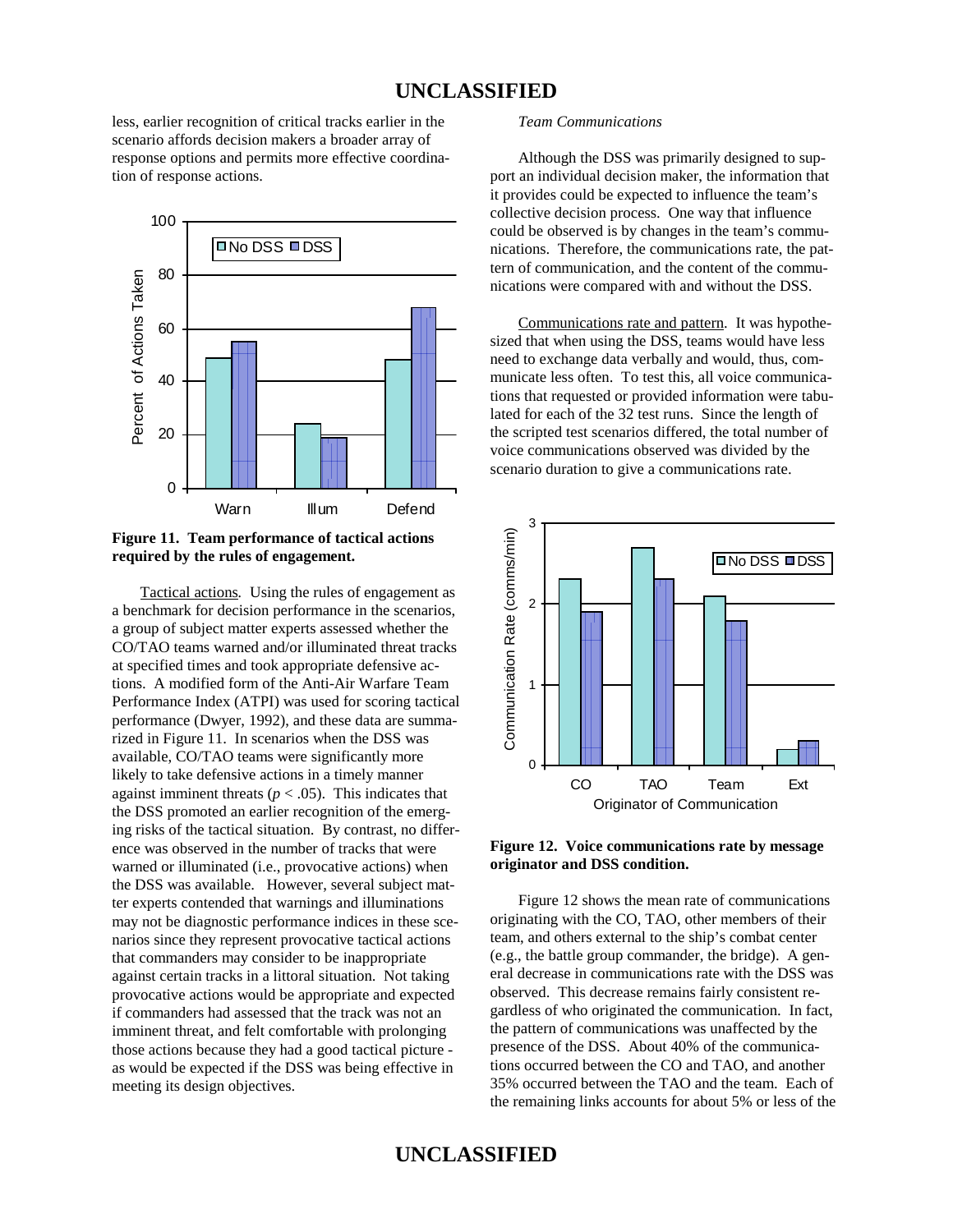total communications. The decrease in communications across positions suggests that the DSS supported the entire team by providing basic data about tracks, thereby reducing their need to request or provide such data verbally.

Communications content. While the pattern of communications was not found to be affected by the presence of the DSS, the content of the teams' communications may be altered by the DSS. That is, without the DSS, teams might need to spend more time exchanging basic track data while those with the DSS might spend the bulk of their time assessing track intent or evaluating alternate courses of action. To explore the possibility of a qualitative trade-off in communications, voice communications were coded by their message content according to the following scheme:

- *Information* exchange of sensor-based data;
- *Status* exchange of procedure-based data;
- *Clarification* redundant communication to: elucidate, interpret, or correct other communications;
- *Correlation* association of two or more data;
- *Assessment* discussion of expected track behavior, likely intent, or future actions;
- *Orders* commands to perform an action.

Figure 13 shows the overall average proportion of communications observed for each of these content categories. The largest proportion involved Information communications, in which sensor-based data were exchanged. This, of course, is not surprising since these data effectively drive the decision processes. The *rate* of these communications, however, was found to be lower when the DSS was available<sup>2</sup>. Since the DSS provides much of these data, there was less need for verbal exchanges among the team. Similarly, fewer Correlation communications were observed when using the DSS. Although decision makers were less likely to ask about or report correlation data with the DSS (since much of it is displayed automatically), they were somewhat *more* likely to talk about correlations in the data that they observed on the DSS. No differences between DSS and No DSS runs were observed in the other communications content categories.



#### **Figure 13. Mean proportion of communications by content category.**

Clarification communications. Overall, about 20% of the communications were for clarification purposes, reflecting uncertainty about track location, kinematics, identification, status, or priority. Figure 14 shows the type of information that was discussed during clarification communications. The relative percentage of each type of clarifying communication is shown when the DSS was available and when it was not available. Thus, it can be noted that clarification communications about Track Location (e.g., locating the symbol on the geographic display that corresponds to the track of interest) and Track Status (e.g., response to warnings) were equally likely whether or not the DSS was available. In contrast, clarification communications about Track Kinematics (e.g., speed or altitude), EW Information (e.g., IFF and emitter signature), and Tactical Picture (e.g., track identity and relative position) were less likely when the DSS was available. Clarifications regarding Ambiguous Orders (e.g., incorrect track number) were somewhat more likely to occur when the DSS was available.



**Figure 14. Relative percent of clarification communications with & without the DSS.**

 $x^2$  t(15) = 2.16, *p* < .05

 $\overline{a}$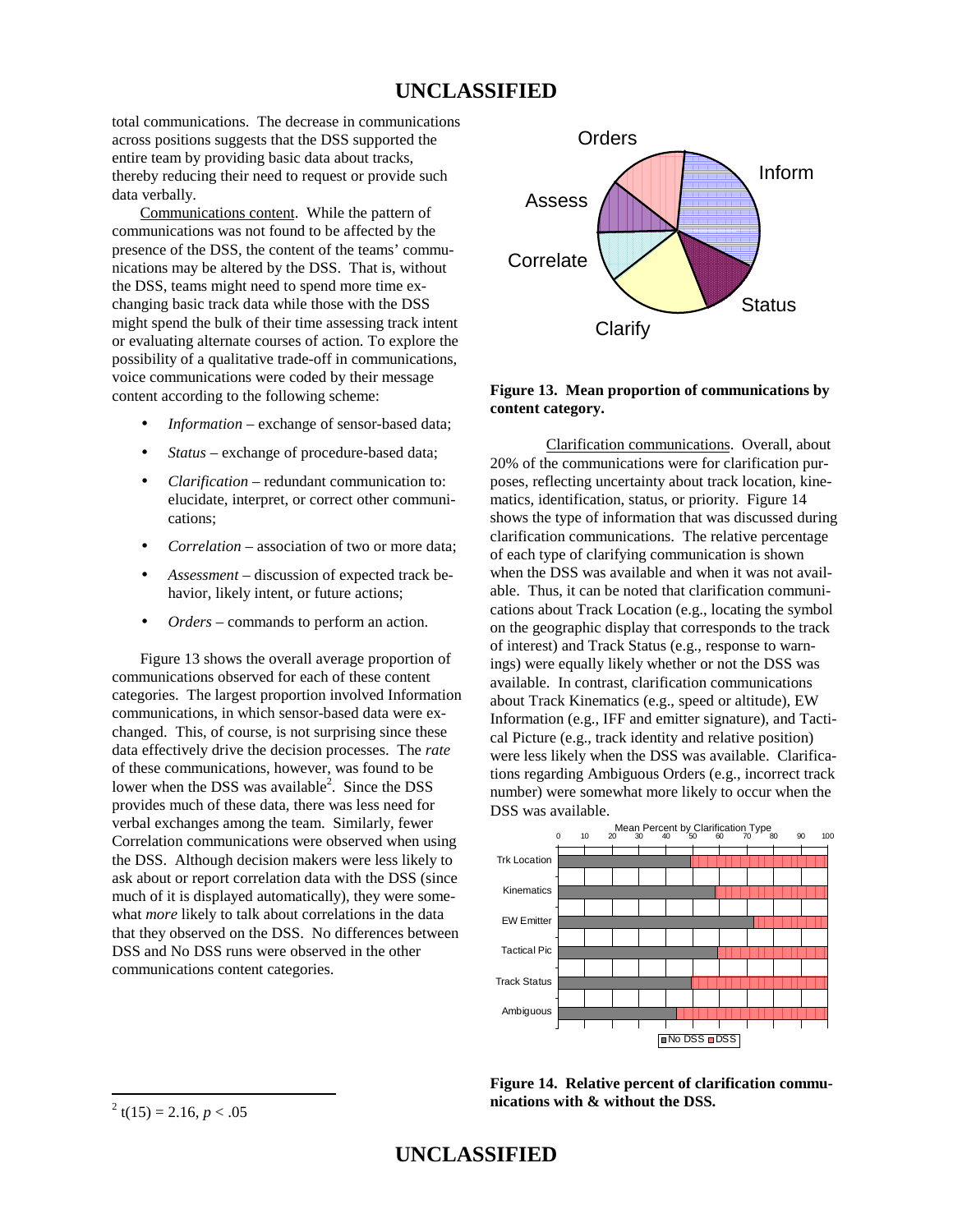The pattern of these findings is actually quite revealing about the information in the DSS that was used by tactical decision makers. Since the multi-track geographic display and the DSS were not linked in this study, the DSS by itself provided little help in locating tracks in relation to each other. Similarly, the DSS provided no information to decision makers about the status of actions taken or about tracks' responses to warnings. Thus, no difference between DSS and No DSS conditions was expected for these types of clarifications, and the data confirm this prediction.

In contrast, the DSS Track Summary module showed available track kinematic data, the supplementary data read-out in the Comparison to Norms module summarized EW information, and the Track Profile and Track Priority List modules helped decision makers prioritize and maintain awareness of the overall tactical picture. Therefore, the DSS was expected to reduce the need to clarify these types of information. Again, these predictions were confirmed, especially for the EW information which was consulted frequently in making threat assessment decisions.

Although not statistically significant, the tendency for there to be more clarification communications about ambiguous orders when using the DSS was interesting. In fact, we observed a tendency for decision makers to be more precise in referencing tracks when using the DSS. This increased precision thereby encouraged the team to ask for clarification about which track was being referenced when ambiguous orders occurred.

This detailed analysis of clarification communications confirmed that decision makers did indeed use the information that was displayed in the DSS, even with only very limited experience with it. This analysis also revealed ways in which the DSS might be enhanced to further reduce the burden of clarification communications. For example, linking the geographic display with the DSS such that selecting a track on either display would highlight it on the other would probably reduce the communications to clarify track location. Similarly, enhancements to the Response Manager module to show the status of actions and responses by tracks would be likely to reduce the need for decision makers to repeatedly ask about such track status information.

Communications about critical contacts. The tracks to which the teams' communications referred were also examined under the DSS and the No DSS conditions. The hypothesis was that the DSS would enable teams to focus on the critical contacts more

quickly, resulting in a greater proportion of their communications about those tracks. The average proportion of communications about the critical contacts was slightly greater (but not significant) when using the  $DSS<sup>3</sup>$ . It is not particularly surprising that these teams concentrated the bulk of their communications on the critical contacts regardless of whether or not they were using the DSS. After all, these were highly experienced tactical decision makers who are accustomed to functioning effectively with their current (non-DSS) systems. Thus, greater effects might be obtained with less experienced decision makers.

#### *DSS Usability*

Even if the DSS provides useful information, promotes better situation awareness, and facilitates team communications, it must also be usable. That is, decision makers should consider it easy to learn, easy to understand, and easy to use.

Participants were asked to complete a questionnaire following the test session in which they rated the usability of the DSS and its modules. Comments about the DSS interface were also solicited in the questionnaire and during a follow-up interview. The overall rating of DSS usability was high (average rating of 4.16 of 5-points). Similarly, most modules were considered easy to use, as shown in Figure 15. The modules that promoted "quick-look" assessments of track status, location, and priority were rated as more usable. The modules that were predominately text-based, particularly the Alerts List, were rated as less easy to use.

The COs and TAOs offered many valuable suggestions for improving the DSS to make it more useful and usable for tactical decision making and were incorporated into the DSS-2 described above. Frequently heard suggestions included the need to (a) integrate the DSS display with the geo-plot to simplify track selection procedures and to display multiple tracks, (b) allow user-customizable display areas and content, particularly for control window size, range scale, and Response Manager actions, (c) allow command-override of track priorities and threat assessments, and (d) provide an expanded Track Priority List that shows more tracks in a more graphic/spatial format.

 $3$  t(15) = 0.96

## **UNCLASSIFIED**

 $\overline{a}$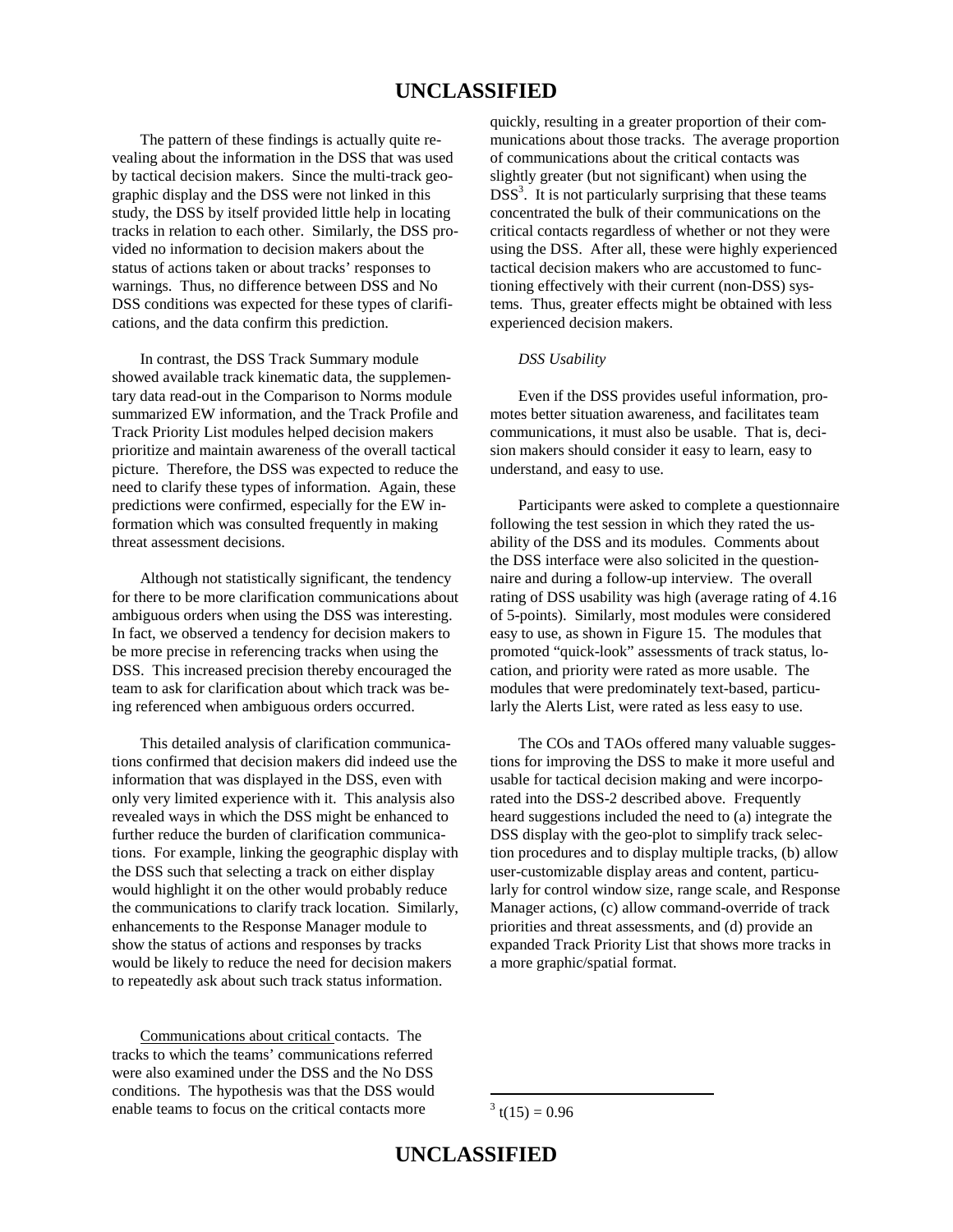

**Figure 15. Mean rating of the usability of DSS modules.**

Note: TS = Track Summary, TP = Track Profile, RM  $=$  Response Manager,  $BA =$ Basis for Assessment, CN  $=$  Comparison to Norms,  $TL =$  Track Priority List, AL  $=$  Alerts List.

While several of the usability suggestions by experienced tactical decision makers concern improvements to the "look and feel" of the DSS interface, others have substantial implications for our understanding of their underlying naturalistic decision processes. Their call to integrate the DSS and geo-plot displays and to provide more tracks in the Track Priority List reminds us that feature matching decision strategies involve evaluating tracks within the context of other related tracks and events. Decision makers' requests to permit them to customize their displays and to override system defaults have implications for their story generation / explanation-based reasoning strategies. Namely, decision makers seem to use a "stepping stone" approach whereby they use available data to reach an intermediate conclusion about a track, say its priority. Based on that intermediate conclusion, they then continue to use other data to explore further implications for that track, given its priority. To support such a process, it is clear that decision makers would want to have the ability to override and customize their DSS displays.

#### **CONCLUSIONS**

Operational decision making predominantly relies on feature matching strategies. To a lesser extent when faced with conflicting or ambiguous data, decision

makers employ story generation or explanation based reasoning strategies. Displays that are consistent with these naturalistic decision making strategies provide the most useful support to commanders, facilitating the rapid development of an accurate assessment of the situation. Displays that support both feature matching and explanation based reasoning are recommended for complex decision making tasks. While the feature matching displays will likely be used far more often, the explanation based reasoning display is of substantial value under certain circumstances, particularly with less experienced decision makers.

The DSS was developed for application to Navy tactical decision making on a single ship in support of AAW in dense, fast-paced littoral settings. With some adaptation, it could support other military decision situations, including concurrent decisions involving other warfare areas, higher-level, supervisory decisions involving multi-ship battle groups, and even collaboration among tactical decision makers in joint service or multi-national operations. Several new research projects are underway to explore these applications. In addition to these direct applications to support military decision making, the decision support and display principles identified through this effort are relevant to other complex decision making settings, such as nuclear power control, flight control, process control, and disaster relief planning. Further, additional work is looking at developing derivative displays reflect emerging theories of decision making, extension of the DSS concepts to other workstations within the CIC, as well as better integration of DSS modules with shipboard data processing systems.

#### **ACKNOWLEDGMENTS**

This effort was performed as part of the Tactical Decision Making Under Stress (TADMUS) project, sponsored by the Office of Naval Research, Cognitive and Neural Science Technology Division with Gerald S. Malecki as program manager. The authors gratefully acknowledge his contributions as well as the substantial contributions of: Jeffrey Grossman, Steve Francis, Brent Hardy, Pat Kelly, C. C. Johnson, Connie O'Leary, Mike Quinn, Will Rogers, and Dan Westra to various phases of this project; and our colleagues at NAWC-TSD. We also acknowledge the support of the TADMUS Technical Advisory Board, and dedicate this paper to the memory of Dr. Martin A. Tolcott, its Chair from 1988 through 1996.

#### **REFERENCES**